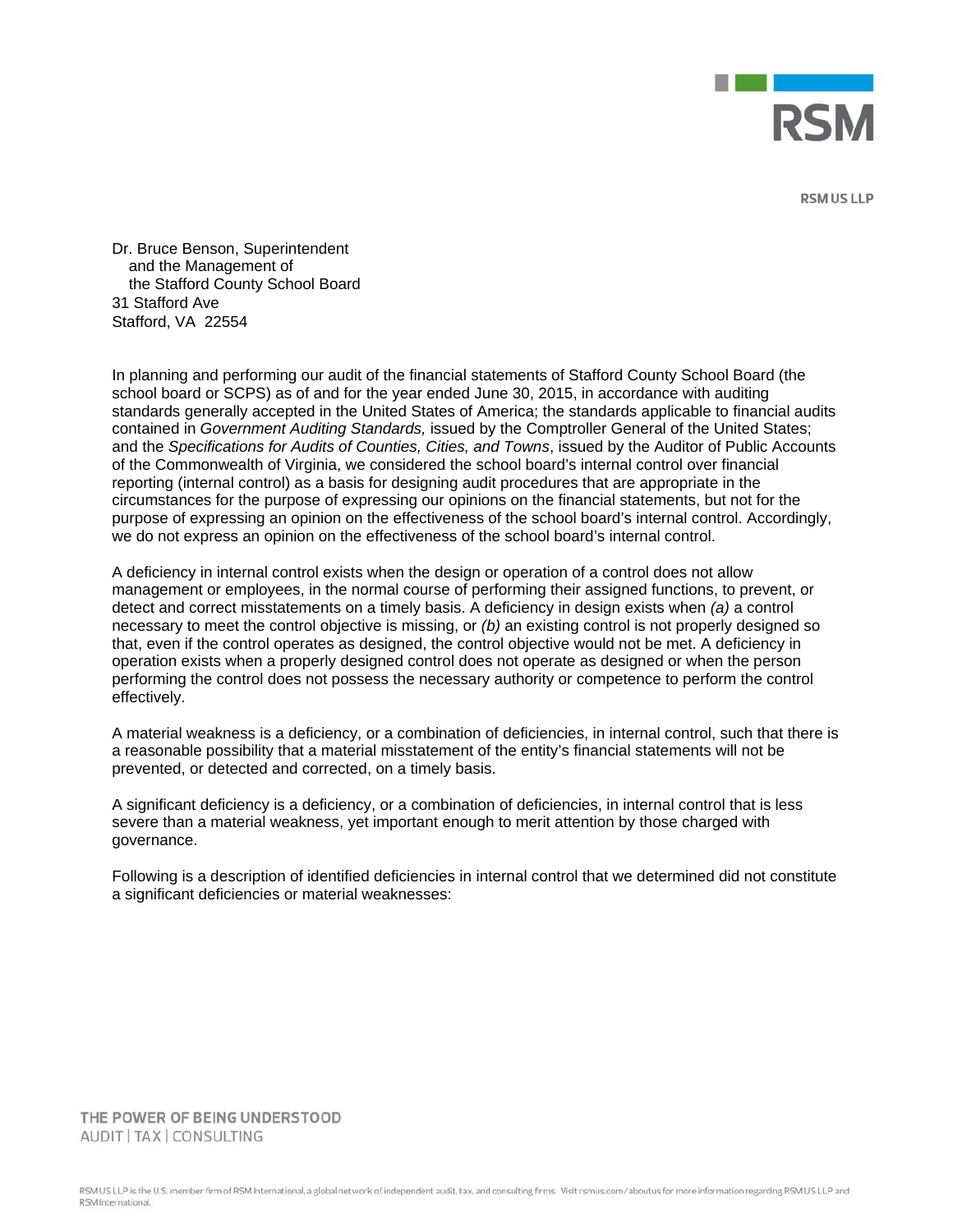## **Segregation of Duties Related to Payroll**

We noted that the payroll staff has access within the payroll system to add new employees, change direct deposit information, and change pay rates. We also noted that when new employees are approved to be hired, the principals/supervisors who approve the hiring of the individuals do not always formally indicate their approval. Although the payroll is compared to the budget, we believe controls designed to prevent errors from occurring are also necessary to reduce the risk of fraud and error. We recommend that the individual(s) maintaining time sheets, recording payroll transactions, and processing payroll payments should not also be maintaining employee data and pay rates. Systems-based user controls should be established to prevent users from having the ability to update the payroll database and also process payroll transactions. We also recommend that employee files include formal hiring approval by departmental directors or supervisors.

Management response: Management concurs with the recommendation to improve the segregation of duties related to payroll, but due to limitations in the existing modified payroll module of the HTE financial system, system-based controls will not become effective until the new Human Resource & Payroll and Benefits modules of the newly acquired MUNIS ERP system are implemented as currently planned on April 1, 2017.

## **Approval of Budget Adjustments**

Currently, SCPS' budget adjustment process is functioning, but undocumented in certain aspects of the process. When a budget adjustment request is received by the Budget & Grants section of the Financial Services Department from a requesting department, it is treated as an authorized request approved by the sending department. An example form, including spaces for (1) the requesting department's authorization by a member of the department's management and (2) the Financial Services Department's approval and date, is included in SCPS' Finance Manual. Requesting departments' personnel cannot access SCPS' budget module, therefore, staff in the Budget & Grants section of the Financial Services Department must receive and approve the budget adjustment request before updating the budget in the SCPS' budget module. When the Budget & Grants section of the Financial Services Department updates the budget in SCPS' budget module, it is essentially documenting the review and approval of the transaction. There is no explanation of the use of the budget adjustment request in the Finance Manual, and there is no written guidance on the level of management required for authorization by the requesting departments or for approval by the Financial Services Department, based on the dollar amount of the budget adjustment requested.

We selected a sample of 11 budget adjustments for testing. Testing included reviewing budget adjustment requests for proper authorization by the requesting department and approval by the Budget & Grants section of the Financial Services Department, as evidenced by signatures and dates on the budget adjustment request form, in addition to reviewing the adjustment for reasonableness. We noted two instances where authorization by the requesting department was not documented on the budget adjustment request. Additionally, we noted two instances where the request for adjustment had not been approved in accordance with our understanding of the informal \$20,000 budget adjustment threshold (requiring a documented approval by the Assistant Superintendent of Finance) that was in effect at the date of the 2 budget adjustment requests. We recommend SCPS (a) document operational policies, procedures, and controls related to